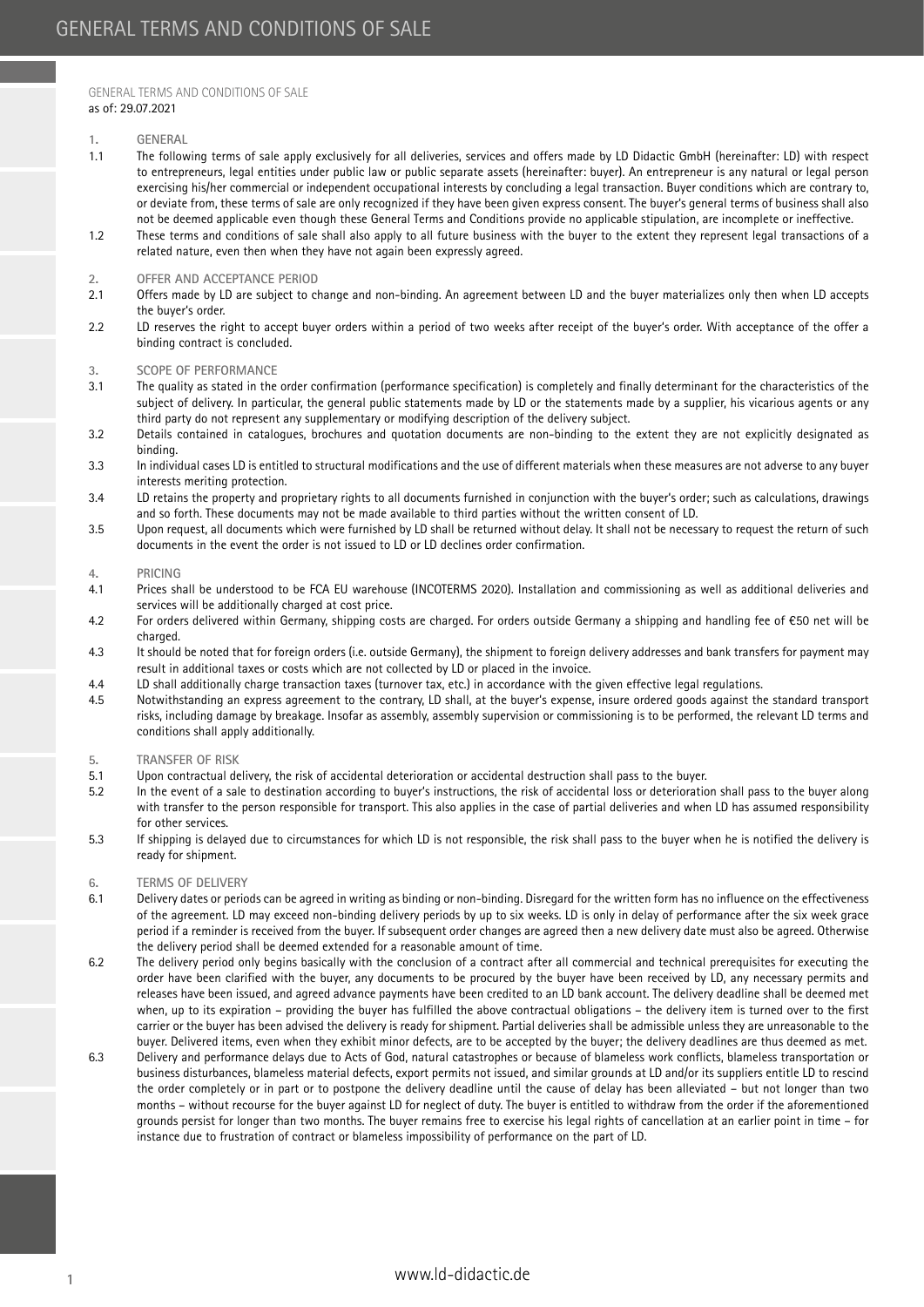### **7. TERMS OF PAYMENT**

- 7.1 The net invoice amount is payable, without any discount, immediately upon receipt of invoice unless another payment period has been explicitly agreed. Partial deliveries shall entitle LD to invoice the respective partial delivery.
- 7.2 If the order purchase price is over  $\epsilon$ 20,000 the buyer shall make a down payment equal to 50 % of the purchase price. If the order purchase price is over €50,000 the buyer shall make full payment in advance. The deposit is due upon receipt of the invoice.
- 7.3 The buyer is in default, without reminder, 14 days after the due date of LD entitlement and receipt of the invoice or delivery. In the event of default, LD is entitled, to demand interest at a rate of eight percentage points over the base interest rate of the European Central Bank. Proof of even higher damages incurred by LD is permissible anytime. The buyer is at liberty to prove the damages incurred by LD were lower.
- 7.4 Payments shall be effected exclusively to one of the appointed LD payment offices. They are to be effected on the date due on a postage- and expense-free basis without any deductions. Charges, expenses or other costs which may be incurred by LD in consequence of a separately agreed acceptance of bill of exchanges or checks shall be debited to the buyer. For payments of any kind, the day upon which LD is able to dispose over the amount in question shall be deemed the date of performance.
- 7.5 Offsetting balances and rights of lien may only be asserted with indisputable or legally established counterclaims.
- 7.6 LD is entitled to assign its claims against a buyer arising from a contract relationship in advance and/or subsequently, in particular for financing purposes.

### **8. RETENTION OF TITLE**

- 8.1 Delivered items remain the property of LD until such time as all liabilities arising from the business relationship, including future or conditional claims, have been settled in full. In the event the buyer defaults on payment, LD is entitled to repossess the delivery item at issue (hereinafter: conditional commodity) without issuing a payment reminder demand. Insofar as the validity of retention of title is subject to mandatory special or legal prerequisites, the buyer shall ensure they are fulfilled.
- 8.2 To the extent he is not in default, the buyer shall be entitled dispose over the delivery item in the ordinary course of business. Claims which accrue to the buyer during the period of retention of title on the basis of resale or other legal grounds (including all balance receivables in current accounts) shall irrevocably be ceded in full amount to LD in advance as a form of security. Subject to revocation by LD, the buyer is empowered to collect such claims on a trust basis.
- 8.3 At the request of the buyer, LD shall undertake to release securities to which it is entitled, provided the value of such securities exceeds the unsettled claims to be secured by more than ten one-hundredths.
- 8.4 The buyer shall process and treat the delivery item on behalf of LD without giving rise to any obligation on the part of LD. If the delivery item is treated or combined, mixed or blended with objects which do not belong to LD (§§ 947 et seq. German Civil Code), LD shall be entitled to a co-ownership share in the new object at the ratio of the value of the delivery item to the other processed goods at the point in time before they were treated, combined mixed or blended. If the buyer acquires sole ownership pursuant to law, he hereby grants LD an appropriate co-ownership share or preserves the object for LD to this end. The provisions contained in item 8 also apply respectively to such co-ownership share.
- 8.5 The buyer shall immediately inform LD about any levy of distress or third party seizures with respect to the conditional commodities.
- 8.6 During retention of title, the buyer is obliged to adequately insure the delivery item at his own expense against theft, breakage, fire and water damage and, at the request of LD, furnish evidence to this effect. In the requested evidence is not presented within a reasonable period, LD shall be entitled to insure the delivered item at the expense of the buyer.

## **9. WARRANTY**

- 9.1 For defects in the delivery item detected prior to the transfer of risk, LD is, at its own option, entitled to either rectify such defects or make a replacement delivery (supplementary performance). The buyer shall bear the cost of return shipment for the defective item insofar as this cost is not disproportionate to the value of the item.
- 9.2 If supplementary performance proves to be unsuccessful, the buyer is entitled to request cancellation of sale or reduction of purchase price without prejudice to potential damage compensation claims. Supplementary performance is deemed to have failed when the defect has not been remedied after the second supplementary performance attempt.
- 9.3 Notification about defects must be made upon Acceptance of delivery without delay. No later than one week after delivery. Notification about hidden defects shall take place promptly after their discovery. Such notifications shall state which defects have been detected and whether they were noticed immediately or only after further processing of the parts at issue. LD is entitled to have their own personnel inspect the deficiency.
- 9.4 When a claim for damage compensation is not involved, defect claims become time-barred after 12 months for companies, the stated period beginn with delivery of the goods. Claims for damage compensation as a consequence of redhibitory defects lapse 12 months after delivery of the goods except in cases of personal injury damages, deliberate neglect of duty or gross neglect of duty. The statutory limit for legal claims under a right of recourse remains unaffected.
- 9.5 The buyer does not have the right to withdraw from contract except in the case of neglect of duty for which LD is blameless. The right of termination pursuant to § 649 German Civil Code remains unaffected. If LD is to carry out an adaptation of performance in order to comply with the buyer's order requirements (contract for work), the buyer must provide adequate compensation if he chooses to withdraw from the contract by termination. The amount of compensation shall be commensurate with the necessary overhead already exerted at the point in time the declaration of withdrawal is made, maximum compensation being the agreed contract price. The purchaser is at liberty to prove that less overhead was incurred.

### **10. LIABILITY FOR USAGE OTHER THAN ORIGINALLY INTENDED**

- 10.1 None of the products sold by LD are intended for private consumers (private end users) but rather intended exclusively for use in educational institutions such as general and vocational schools, technical colleges, universities, private or public training centers and industrial operations (intended use).
- 10.2 If the buyer allows third-party private usage of the goods, either occasionally or continuously, regardless of the manner or lawful reason then the buyer has abandoned intended use.
- 10.3 In this case the buyer releases LD from all contractual or legal obligations, claims and duties, including claims under the product liability law, that were associated with original intended use.

# **LEYBOLD®**